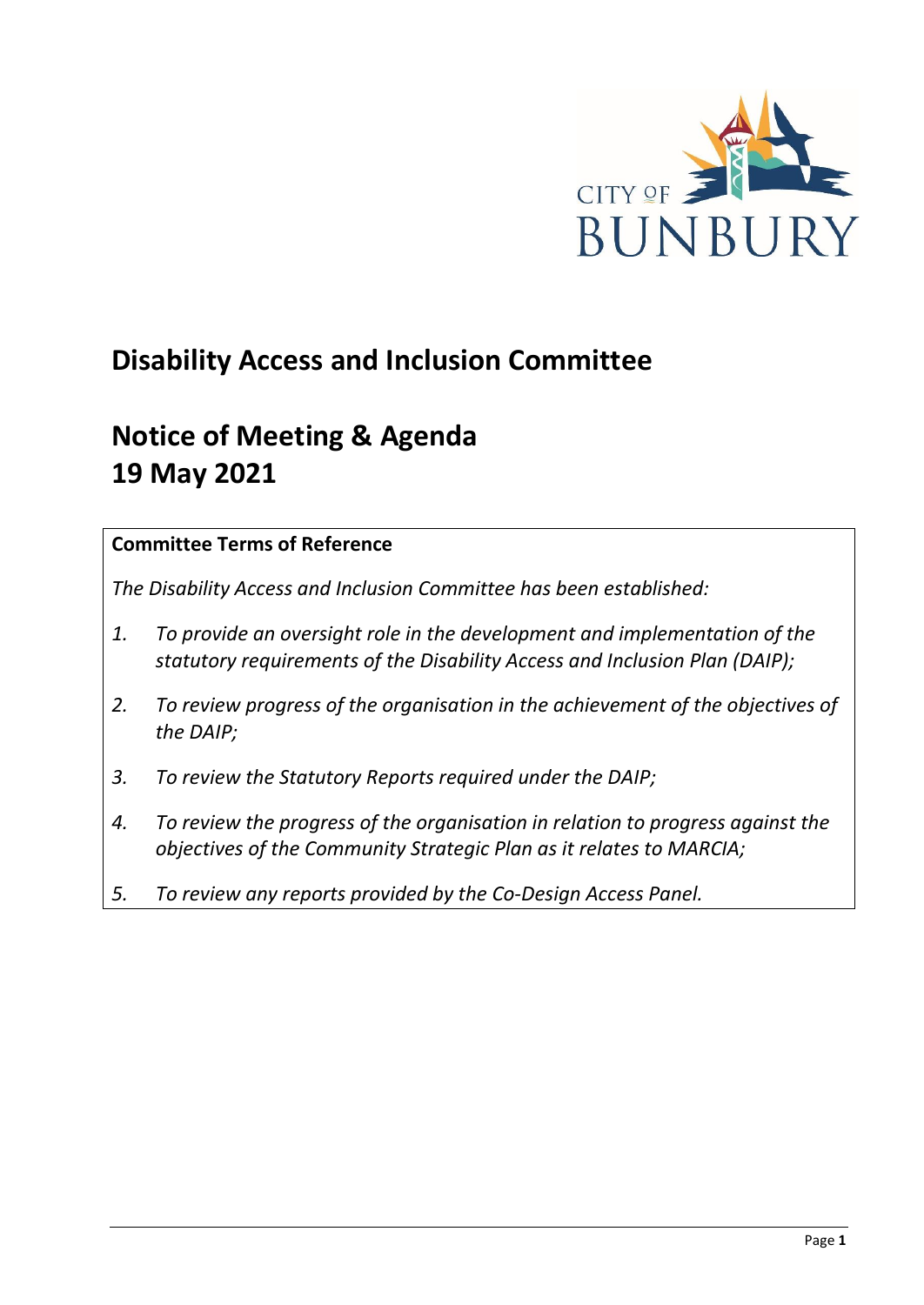#### **Table of Contents**

| ubie |  |
|------|--|
|      |  |
|      |  |

Item No

#### Page No

| 1. |     |                                                                     |  |
|----|-----|---------------------------------------------------------------------|--|
| 2. |     |                                                                     |  |
| 3. |     |                                                                     |  |
| 4. |     |                                                                     |  |
|    | 4.1 |                                                                     |  |
|    | 4.2 |                                                                     |  |
| 5. |     |                                                                     |  |
| 6. |     |                                                                     |  |
| 7. |     |                                                                     |  |
| 8. |     |                                                                     |  |
|    | 8.1 |                                                                     |  |
|    | 8.2 |                                                                     |  |
|    | 8.3 |                                                                     |  |
| 9. |     |                                                                     |  |
|    |     |                                                                     |  |
|    |     |                                                                     |  |
|    |     |                                                                     |  |
|    |     |                                                                     |  |
|    |     | 12.1 Response to Previous Questions from Members taken on Notice  8 |  |
|    |     |                                                                     |  |
|    |     |                                                                     |  |
|    |     |                                                                     |  |
|    |     |                                                                     |  |
|    |     |                                                                     |  |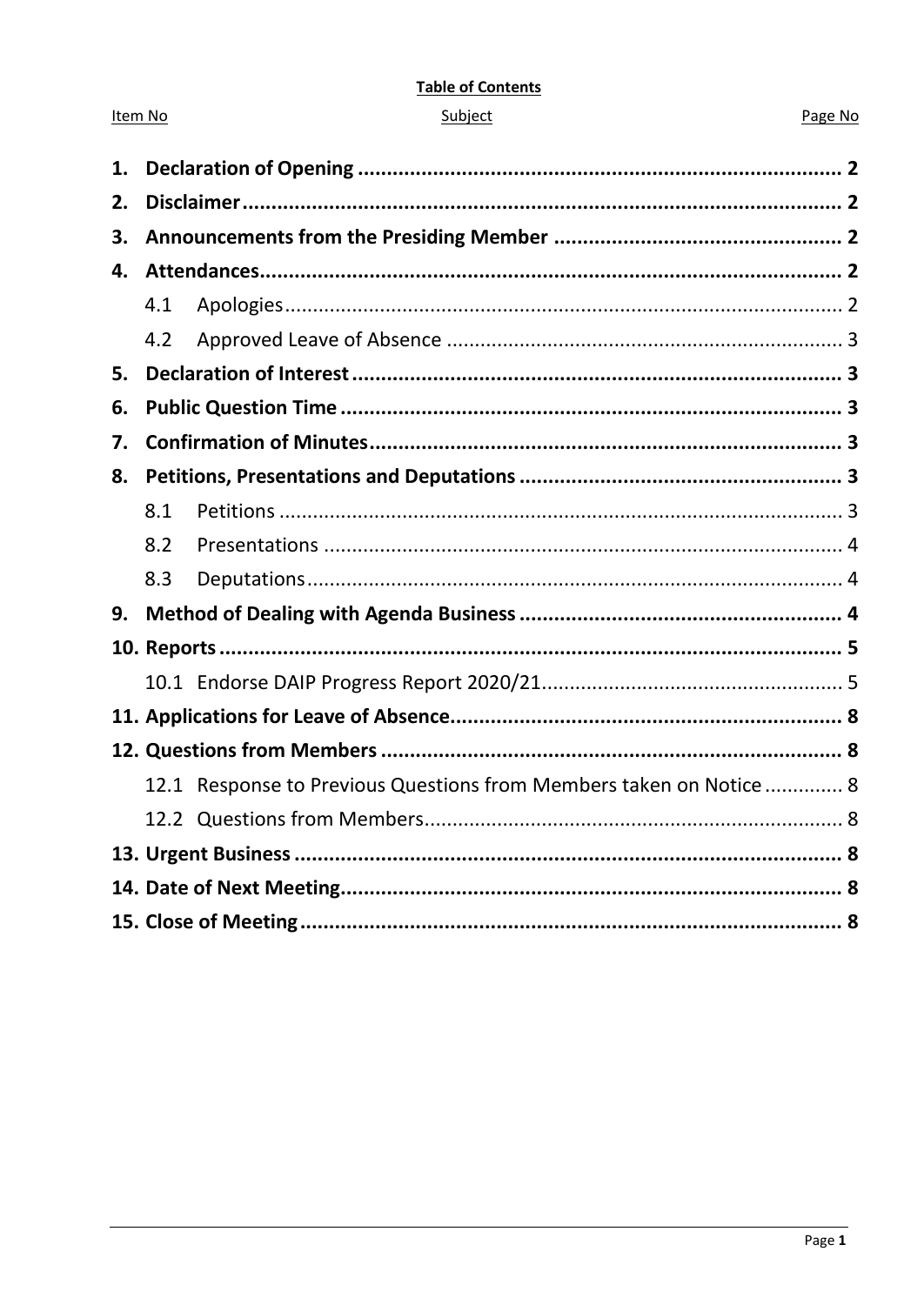# **Acknowledgement of Country**

\_\_\_\_\_\_\_\_\_\_\_\_\_\_\_\_\_\_\_\_\_\_\_\_\_\_\_\_\_\_\_\_\_\_\_\_\_\_\_\_\_\_\_\_\_\_\_\_\_\_\_\_\_\_\_\_\_\_\_\_\_\_\_\_\_\_\_\_\_\_\_\_\_\_\_\_\_\_\_\_\_\_\_\_\_\_\_\_\_\_\_\_\_\_\_

We acknowledge the Traditional Custodians of this land, the Wardandi Noongar people, and pay our respects to Elders past, present and future.

## **Vision**

Bunbury: welcoming and full of opportunities.

## **Organisational Values**

## #WEARECOB

| <b>WE ARE COMMUNITY</b> | We are one team<br>We keep each other safe<br>We display empathy and respect<br>We have fun and celebrate our successes<br>We work together to achieve great<br>outcomes                                                               |
|-------------------------|----------------------------------------------------------------------------------------------------------------------------------------------------------------------------------------------------------------------------------------|
| <b>WE ARE OPEN</b>      | We are open to opportunities<br>We actively listen and think things through<br>We are inclusive and treat everyone equally<br>We are honest and open in our<br>communications<br>We are open to feedback to improve our<br>performance |
| <b>WE ARE BRAVE</b>     | We lead the change, we own it<br>We trust and empower each other<br>We have the difficult conversations early<br>We hold ourselves to the highest standard<br>We have the courage to improve and<br>simplify                           |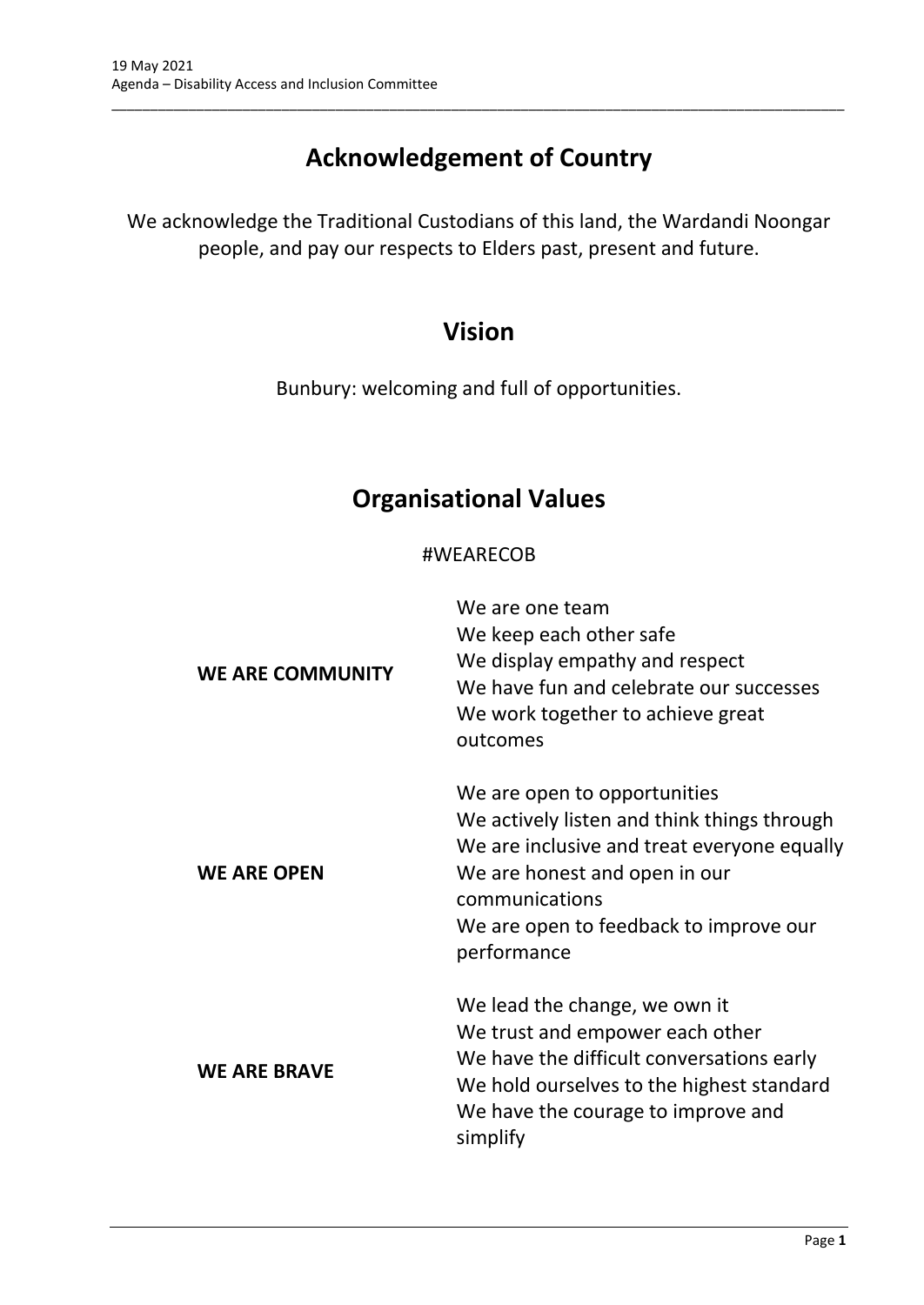

# **Disability Access and Inclusion Committee Notice of Meeting**

Dear Committee Members

The next Ordinary Meeting of the Disability Access and Inclusion Committee will be held in the *Ocean Room,* 2-4 Stephen Street, Bunbury, on 19 May 2021 at 4:00pm.

Signed: **Gary Barbour Director Sustainable Communities**

## **Agenda 19 May 2021**

Members of the public to note that recommendations made by this committee are not final and will be subject to adoption (or otherwise) at a future meeting of the Bunbury City Council.

*Committee Members:*

| <b>Member Name</b>       | <b>Representing</b>                                                    |
|--------------------------|------------------------------------------------------------------------|
| Cr Karen Turner          | <b>Councillor Representative</b>                                       |
| <b>Cr Michelle Steck</b> | <b>Councillor Representative</b>                                       |
| <b>Charmaine Herbst</b>  | <b>Community Service Organisation Representative</b><br>(Wanslea NDIS) |
| <b>Mark Blowers</b>      | <b>Community Representative</b>                                        |
| Melissa Portolan         | <b>Community Representative</b>                                        |
| Jessica Te Ngaio         | <b>Community Representative</b>                                        |
| Mal Osborne              | <b>Chief Executive Officer</b>                                         |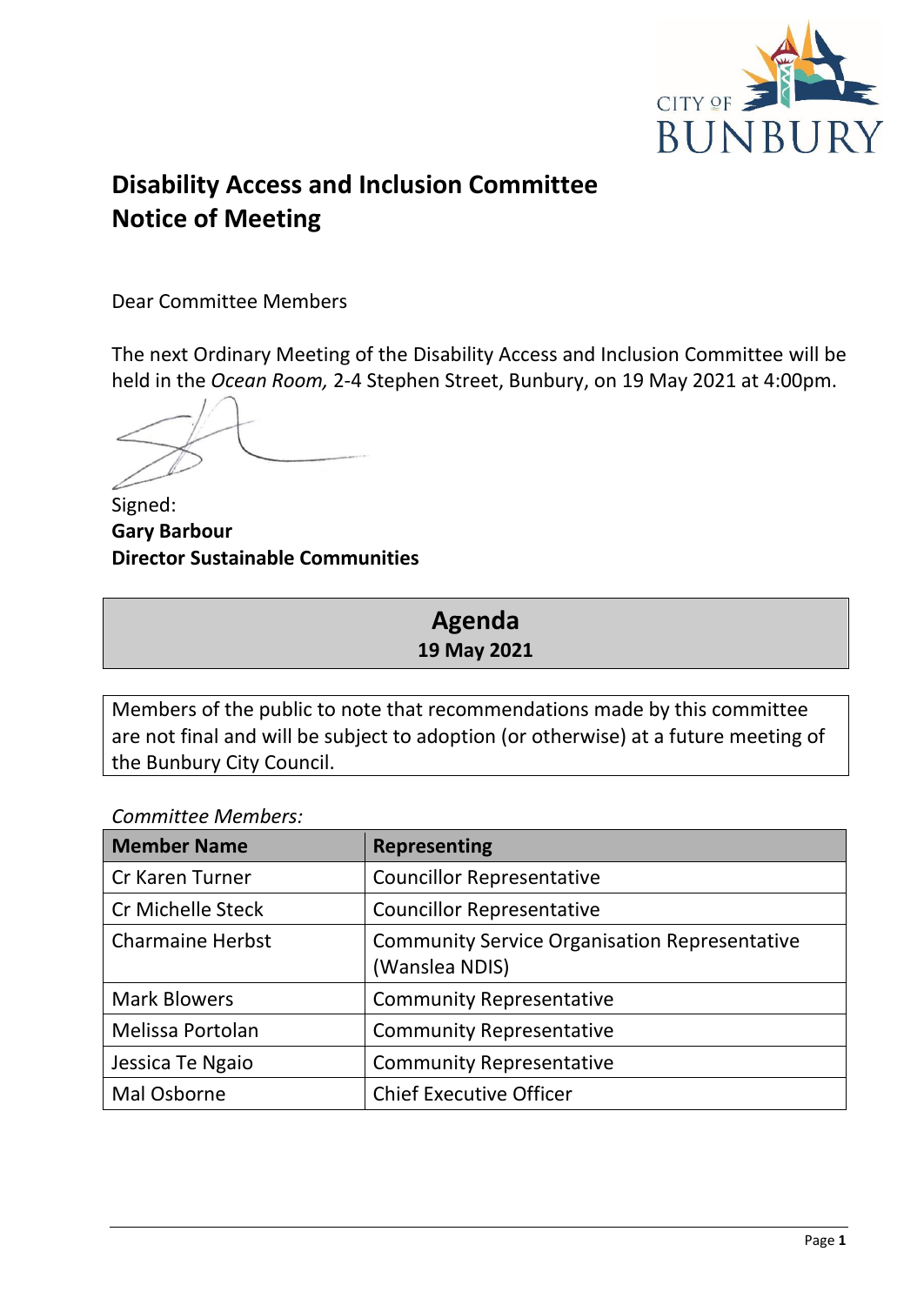*Support Staff:*

| <b>Name</b>       | <b>Title</b>                                                                            |
|-------------------|-----------------------------------------------------------------------------------------|
| Danika Wellington | Senior Community Partnerships Officer                                                   |
| Steve de Meillon  | <b>Team Leader Community Partnerships</b>                                               |
| Sarah Upton       | <b>Manager Community Services</b>                                                       |
| Liz Allan         | Executive Assistant (Research and Projects) to the<br>Director Sustainable Communities. |

\_\_\_\_\_\_\_\_\_\_\_\_\_\_\_\_\_\_\_\_\_\_\_\_\_\_\_\_\_\_\_\_\_\_\_\_\_\_\_\_\_\_\_\_\_\_\_\_\_\_\_\_\_\_\_\_\_\_\_\_\_\_\_\_\_\_\_\_\_\_\_\_\_\_\_\_\_\_\_\_\_\_\_\_\_\_\_\_\_\_\_\_\_\_\_

## <span id="page-4-0"></span>**1. Declaration of Opening**

The Presiding Member declared the meeting open at \_\_\_\_\_\_\_\_\_\_\_\_\_pm.

## <span id="page-4-1"></span>**2. Disclaimer**

Not applicable to this committee.

## <span id="page-4-2"></span>**3. Announcements from the Presiding Member**

## <span id="page-4-3"></span>**4. Attendances**

### <span id="page-4-4"></span>**4.1 Apologies**

Mal Osborne, CEO will be an apology and Gary Barbour, Director Sustainable Communities will attend as his representative.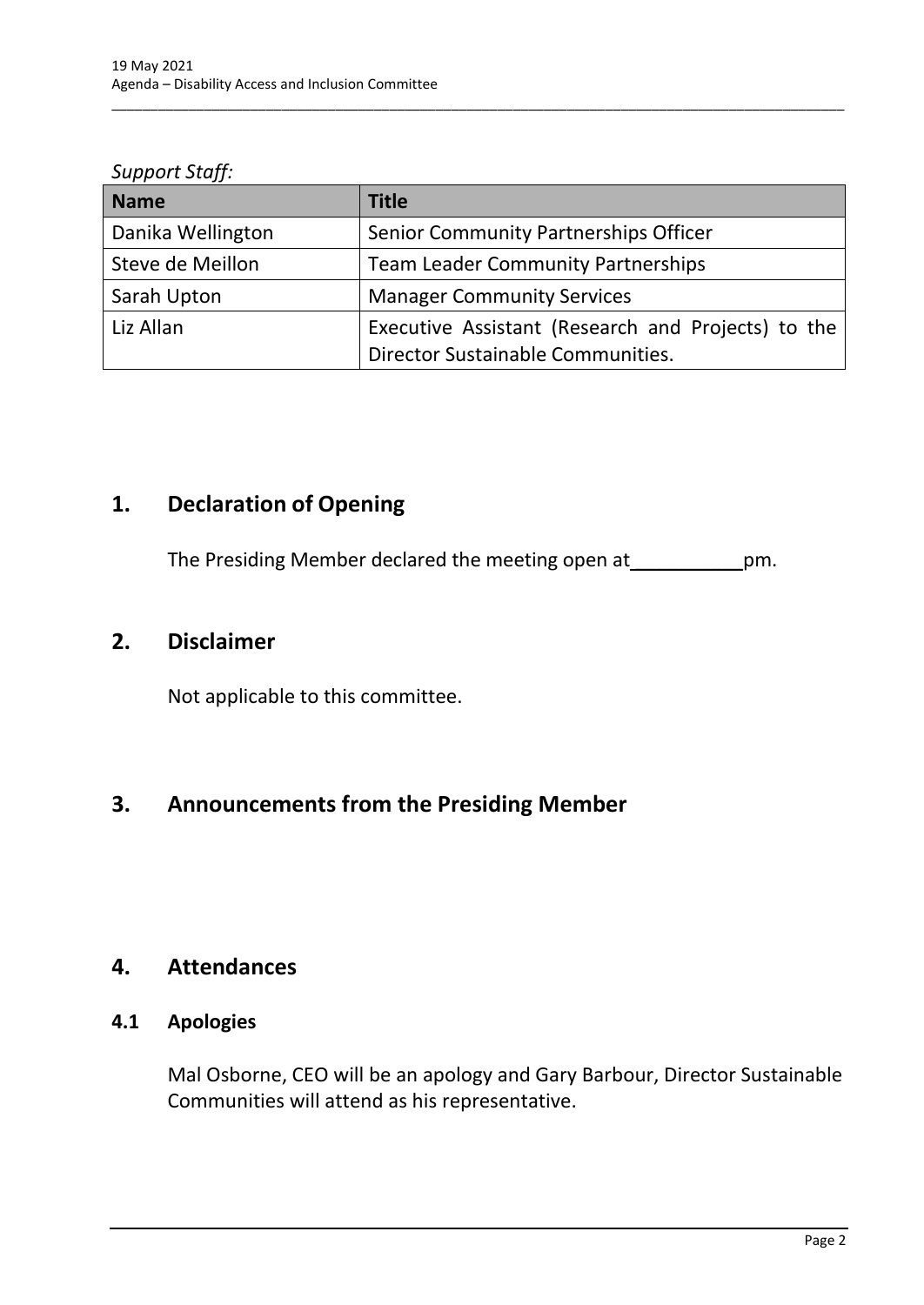## <span id="page-5-0"></span>**4.2 Approved Leave of Absence**

## <span id="page-5-1"></span>**5. Declaration of Interest**

IMPORTANT: Committee members to complete a "Disclosure of Interest" form for each item on the agenda in which they wish to disclose a financial/proximity/impartiality interest. They should give the form to the Presiding Member before the meeting commences. After the meeting, the form is to be forwarded to the Administration Services Section for inclusion in the Corporate Financial Disclosures Register.

\_\_\_\_\_\_\_\_\_\_\_\_\_\_\_\_\_\_\_\_\_\_\_\_\_\_\_\_\_\_\_\_\_\_\_\_\_\_\_\_\_\_\_\_\_\_\_\_\_\_\_\_\_\_\_\_\_\_\_\_\_\_\_\_\_\_\_\_\_\_\_\_\_\_\_\_\_\_\_\_\_\_\_\_\_\_\_\_\_\_\_\_\_\_\_

## <span id="page-5-2"></span>**6. Public Question Time**

Not applicable to this committee.

## <span id="page-5-3"></span>**7. Confirmation of Minutes**

The Minutes of the meeting of the Disability Access and Inclusion Committee Meeting held 27 January 2021 had been circulated.

#### **Recommendation**

That the Minutes of the Disability Access and Inclusion Committee Meeting held 27 January 2021 be confirmed as a true and correct record.

## <span id="page-5-4"></span>**8. Petitions, Presentations and Deputations**

#### <span id="page-5-5"></span>**8.1 Petitions**

Nil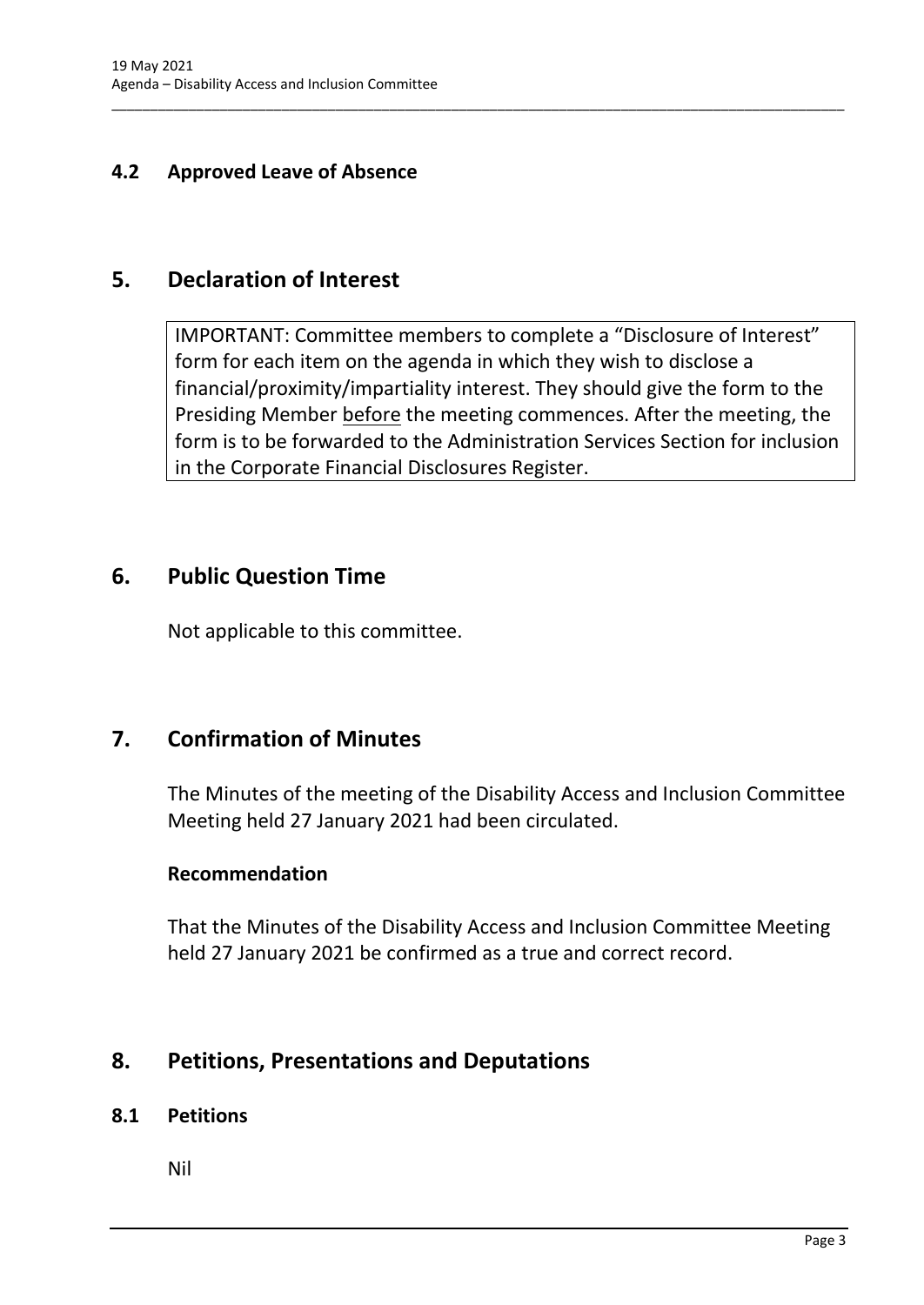#### <span id="page-6-0"></span>**8.2 Presentations**

#### <span id="page-6-1"></span>**8.3 Deputations**

# <span id="page-6-2"></span>**9. Method of Dealing with Agenda Business**

Items are dealt with in the order that they appear.

\_\_\_\_\_\_\_\_\_\_\_\_\_\_\_\_\_\_\_\_\_\_\_\_\_\_\_\_\_\_\_\_\_\_\_\_\_\_\_\_\_\_\_\_\_\_\_\_\_\_\_\_\_\_\_\_\_\_\_\_\_\_\_\_\_\_\_\_\_\_\_\_\_\_\_\_\_\_\_\_\_\_\_\_\_\_\_\_\_\_\_\_\_\_\_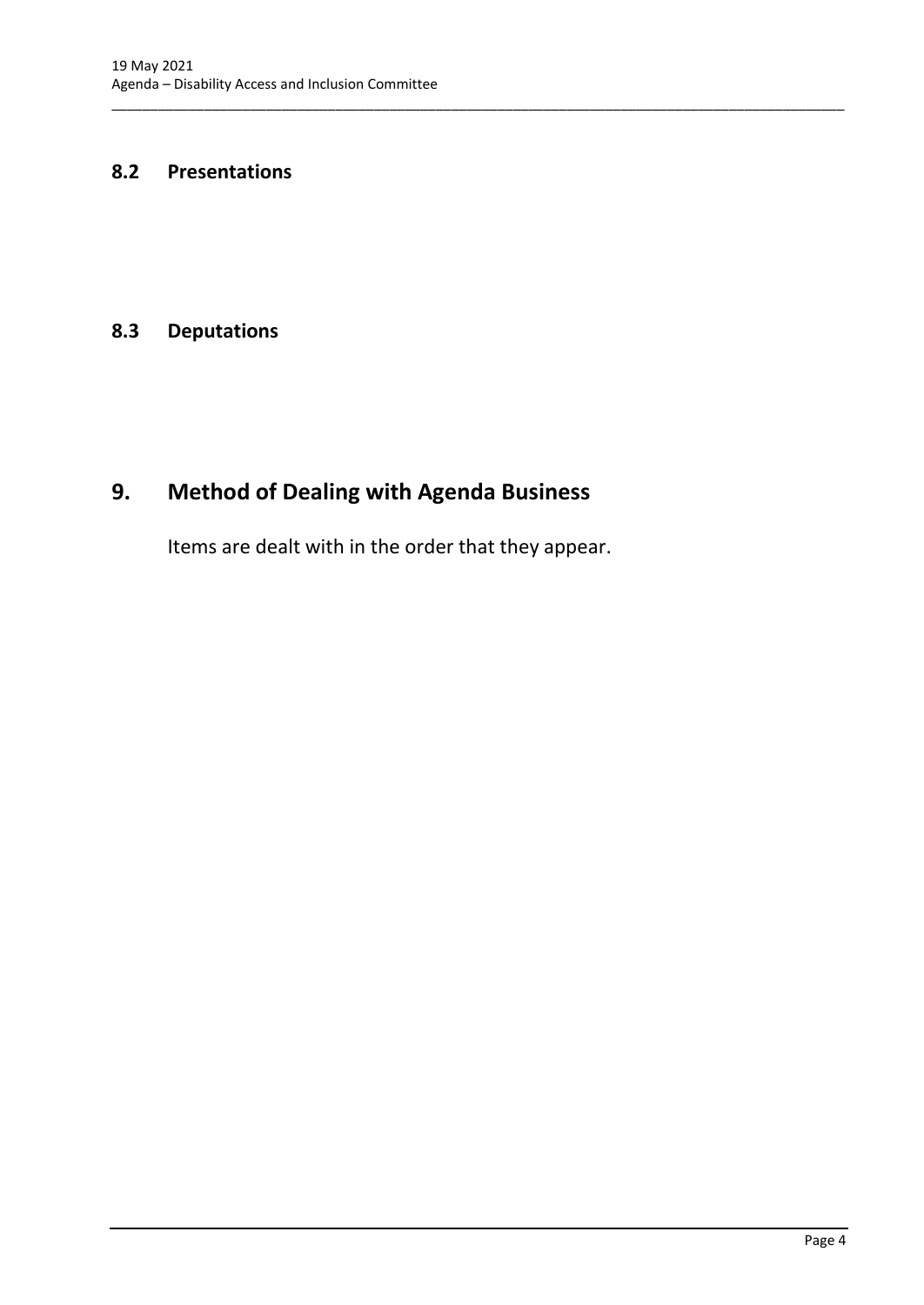## <span id="page-7-0"></span>**10. Reports**

#### <span id="page-7-1"></span>**10.1 Endorse DAIP Progress Report 2020/21**

| <b>Applicant/Proponent:</b> | Internal                                          |  |
|-----------------------------|---------------------------------------------------|--|
| <b>Responsible Officer:</b> | Danika Wellington, Community Partnerships Officer |  |
| <b>Responsible</b>          | Sarah Upton, Manager Community Services           |  |
| Manager:                    |                                                   |  |
| <b>Executive:</b>           | Gary Barbour, Director Sustainable Communities    |  |
| <b>Authority/Discretion</b> | Advocacy<br>Review<br>IХ                          |  |
|                             | Executive/Strategic<br>Quasi-Judicial             |  |
|                             | Legislative<br>Information<br>$\boxtimes$         |  |
|                             | <b>Purposes</b>                                   |  |
| <b>Attachments:</b>         | Appendix 1: DAIP Progress Report 2020/21          |  |

\_\_\_\_\_\_\_\_\_\_\_\_\_\_\_\_\_\_\_\_\_\_\_\_\_\_\_\_\_\_\_\_\_\_\_\_\_\_\_\_\_\_\_\_\_\_\_\_\_\_\_\_\_\_\_\_\_\_\_\_\_\_\_\_\_\_\_\_\_\_\_\_\_\_\_\_\_\_\_\_\_\_\_\_\_\_\_\_\_\_\_\_\_\_\_

#### **Summary**

The City has reviewed the projects and actions for the 2020/21 period in accordance with the City's Disability, Access and Inclusion Plan 2017-2022 (DAIP).

The DAIP progress report has been prepared for endorsement by the Disability Access and Inclusion Committee (DAIC) and Bunbury City Council for submission to the Disability Services Commission by 16 July 2021.

#### **Executive Recommendation**

That the Disability Access and Inclusion Committee request that Council:

- 1. Note the DAIP Progress Report (**attached** at Appendix 1); and
- 2. Endorse the DAIP Progress Report for submission to the Disability Services Commission.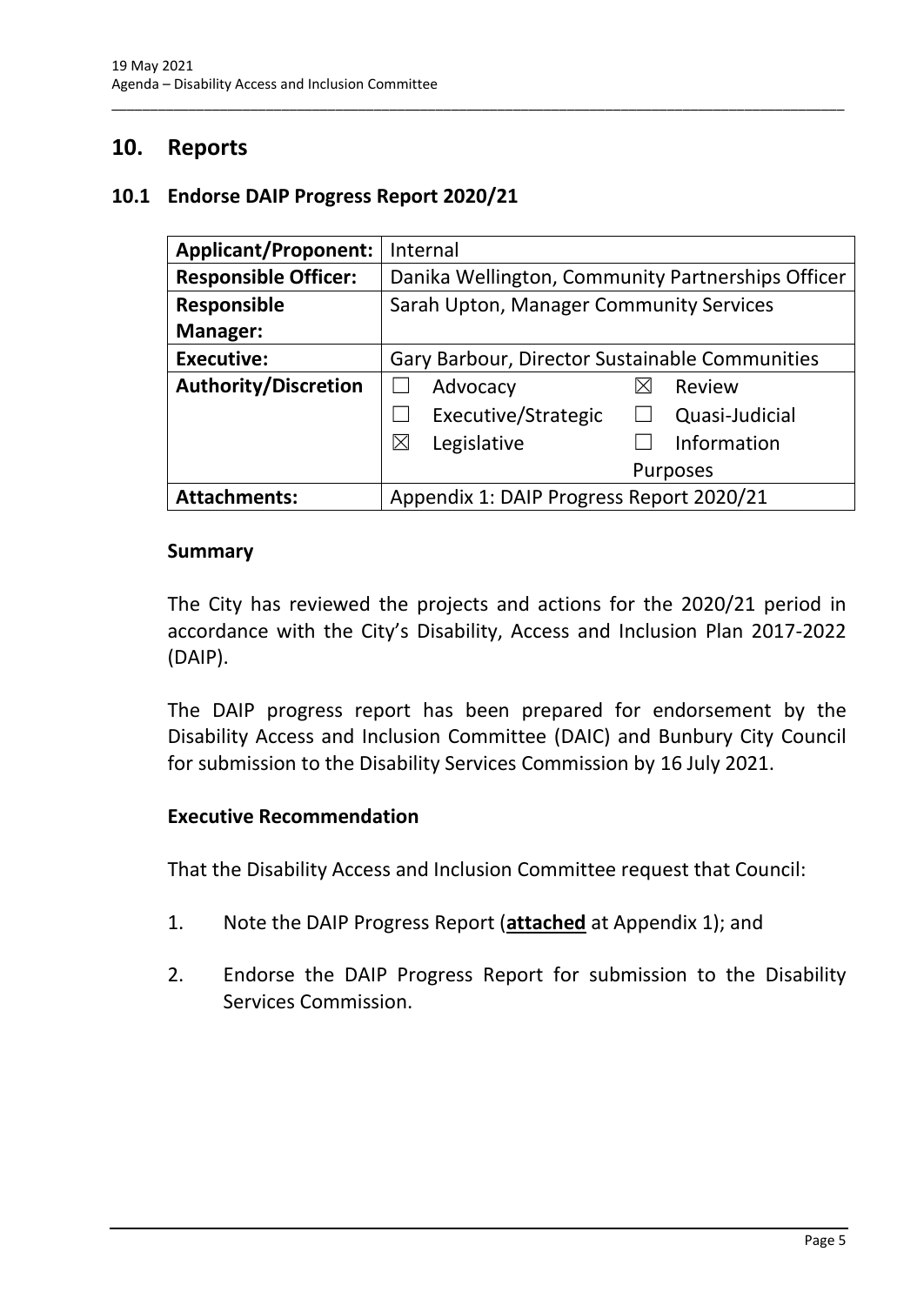### **Strategic Relevance**

| Theme 1:       | Our community and culture                                 |
|----------------|-----------------------------------------------------------|
| Goal:          | A safe, healthy and cohesive community, with a rich       |
|                | cultural life, and supportive social environment          |
| Objective 1.5: | Establish Bunbury as the Most Accessible Regional City in |
|                | Australia by 2020                                         |

\_\_\_\_\_\_\_\_\_\_\_\_\_\_\_\_\_\_\_\_\_\_\_\_\_\_\_\_\_\_\_\_\_\_\_\_\_\_\_\_\_\_\_\_\_\_\_\_\_\_\_\_\_\_\_\_\_\_\_\_\_\_\_\_\_\_\_\_\_\_\_\_\_\_\_\_\_\_\_\_\_\_\_\_\_\_\_\_\_\_\_\_\_\_\_

#### **Regional Impact Statement**

The DAIP Progress Report will be submitted to the State Government. Following review by the Disability Services Commission, some achievements may be recognised by the Minister for Disability Services to be included in the State DAIP report.

#### **Background**

Each financial year local governments are required by law (Disability Services Act 1993 (amended 2004)) to submit a Disability Access and Inclusion Plan (DAIP) Progress Report documenting strategies implemented over a 12 month period. The Department of Communities, Disability Services recently announced that the progress reporting templates were open for submissions and are due to be submitted by 16 July 2021.

One of the core functions of the Disability Access and Inclusion Committee (DAIC) is to monitor the implementation of the City's DAIP which is outlined in Point 3 of its Terms of Reference. The DAIC is requested to endorse the DAIP Progress Report (**attached** at Appendix 1) report and request Bunbury City Council to adopt to enable submission to the Disability Service Commission by 16 July.

#### **Council Policy Compliance**

The DAIC operates under the Council's Code of Conduct.

The City's DAIP commitments are outlined in the Access and Inclusion Council Policy.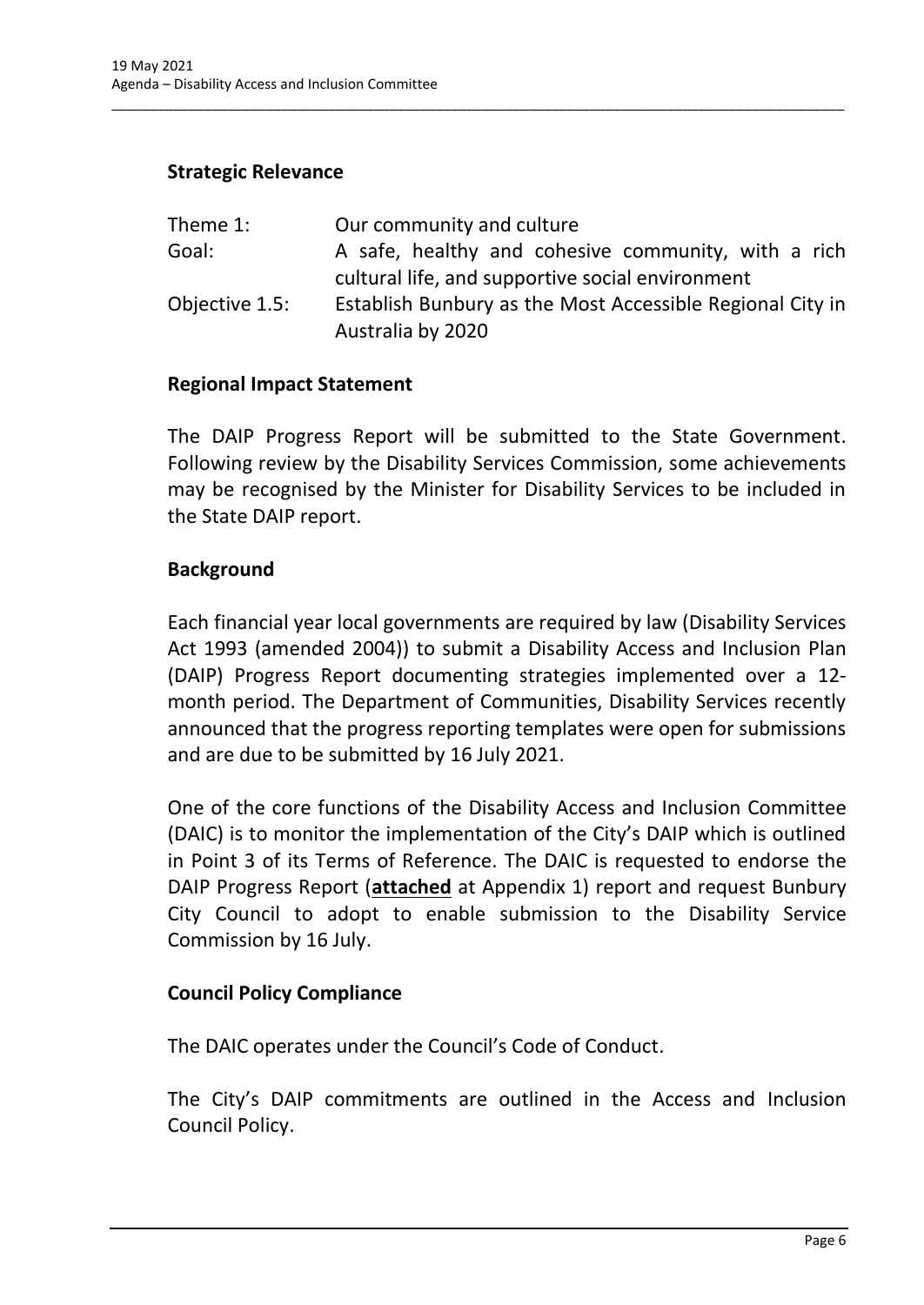## **Legislative Compliance**

*Disability Services Act 1993 (amended 2004) Local Government Act 1995*

#### **Officer Comments**

The format of the progress report this financial year was similar format to last year (Word Document). However, additional questions about public authorities' approach to access and inclusion have been included.

\_\_\_\_\_\_\_\_\_\_\_\_\_\_\_\_\_\_\_\_\_\_\_\_\_\_\_\_\_\_\_\_\_\_\_\_\_\_\_\_\_\_\_\_\_\_\_\_\_\_\_\_\_\_\_\_\_\_\_\_\_\_\_\_\_\_\_\_\_\_\_\_\_\_\_\_\_\_\_\_\_\_\_\_\_\_\_\_\_\_\_\_\_\_\_

All activities listed in the report were new activities or ongoing projects that the City of Bunbury have implemented during the last financial year, across the eight outcome areas.

### **Analysis of Financial and Budget Implications**

There are no financial or budgetary implications stemming from the recommendations of this report.

#### **Community Consultation**

Not applicable

### **Councillor/Officer Consultation**

Not applicable

#### **Applicant Consultation**

Not applicable

#### **Timeline: Council Decision Implementation**

The DAIP Progress Report will be submitted to Council for endorsement at the Ordinary Council Meeting scheduled to occur on 29 June 2021.